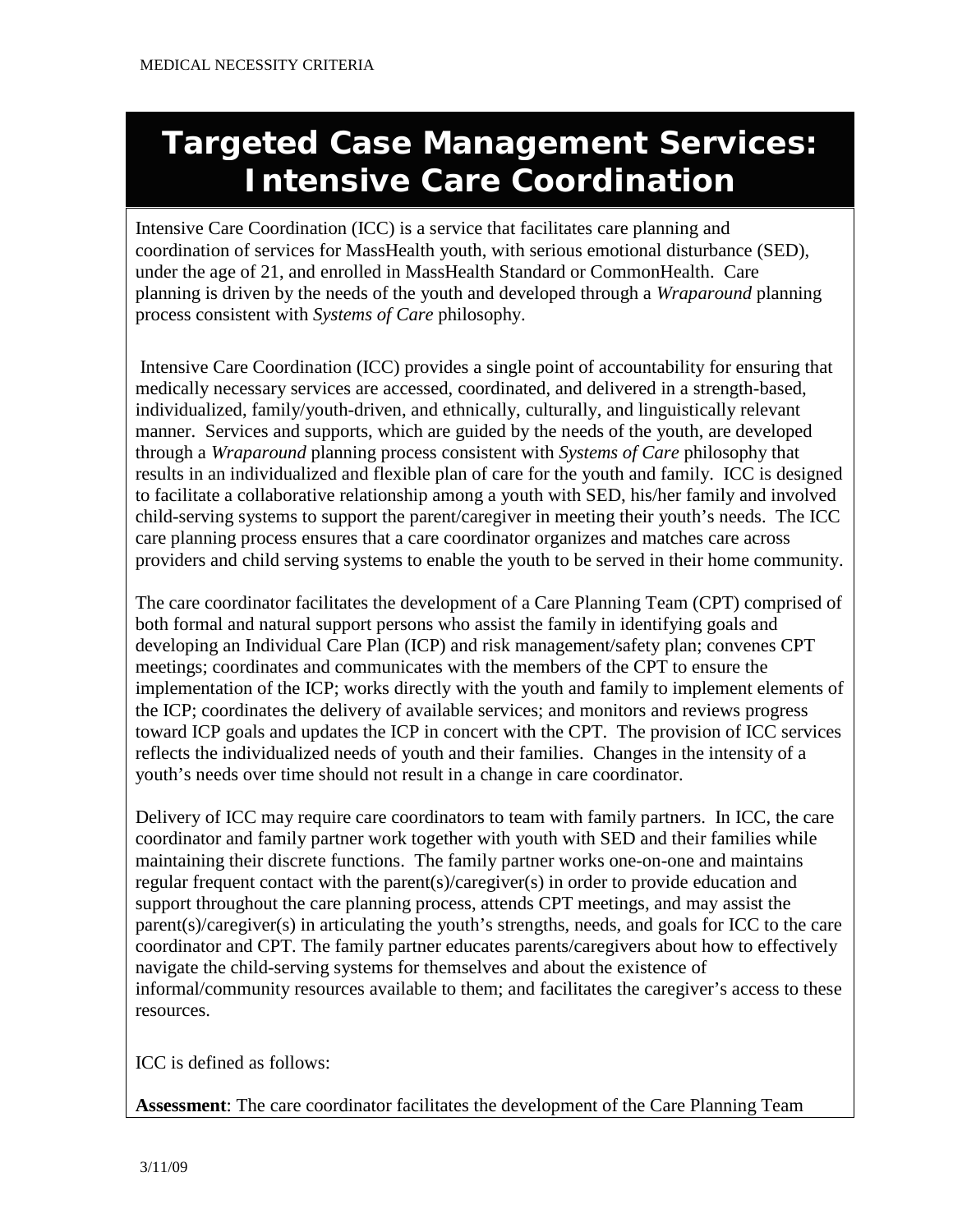(CPT), who utilize multiple tools, including a strength-based assessment inclusive of the Child and Adolescent Needs and Strengths (CANS-MA version), in conjunction with a comprehensive assessment and other clinical information to organize and guide the development of an Individual Care Plan (ICP) and a risk management/safety plan. The CPT is a source for information needed to form a complete assessment of the youth and family. The CPT includes, as appropriate, both formal supports, such as the care coordinator, providers, case managers from child-serving state agencies, and natural supports, such as family members, neighbors, friends, and clergy. Assessment activities include without limitation the care coordinator

- assisting the family to identify appropriate members of the CPT;
- facilitating the CPT to identify strengths and needs of the youth and family in meeting their needs; and
- collecting background information and plans from other agencies.

The assessment process determines the needs of the youth for any medical, educational, social, therapeutic, or other services. Further assessments will be provided as medically necessary.

 **Development of an Individual Care Plan**: Using the information collected through an assessment, the care coordinator convenes and facilitates the CPT meetings and the CPT develops a child- and family-centered Individual Care Plan (ICP) that specifies the goals and actions to address the medical, educational, social, therapeutic, or other services needed by the youth and family. The care coordinator works directly with the youth, the family (or the authorized healthcare decision maker), and others to identify strengths and needs of the youth and family, and to develop a plan for meeting those needs and goals with concrete interventions and strategies, and identified responsible persons

**Referral and related activities**: Using the ICP, the care coordinator

- convenes the CPT which develops the ICP;
- works directly with the youth and family to implement elements of the ICP;
- prepares, monitors, and modifies the ICP in concert with the CPT;
- will identify, actively assist the youth and family to obtain, and monitor the delivery of available services including medical, educational, social, therapeutic, or other services;
- develops with the CPT a transition plan when the youth has achieved goals of the ICP; and
- collaborates with the other service providers and state agencies (if involved) on the behalf of the youth and family.

 **Monitoring and follow-up activities**: The care coordinator will facilitate reviews of the ICP, convening the CPT as needed to update the plan of care to reflect the changing needs of the youth and family. The care coordinator working with the CPT perform such reviews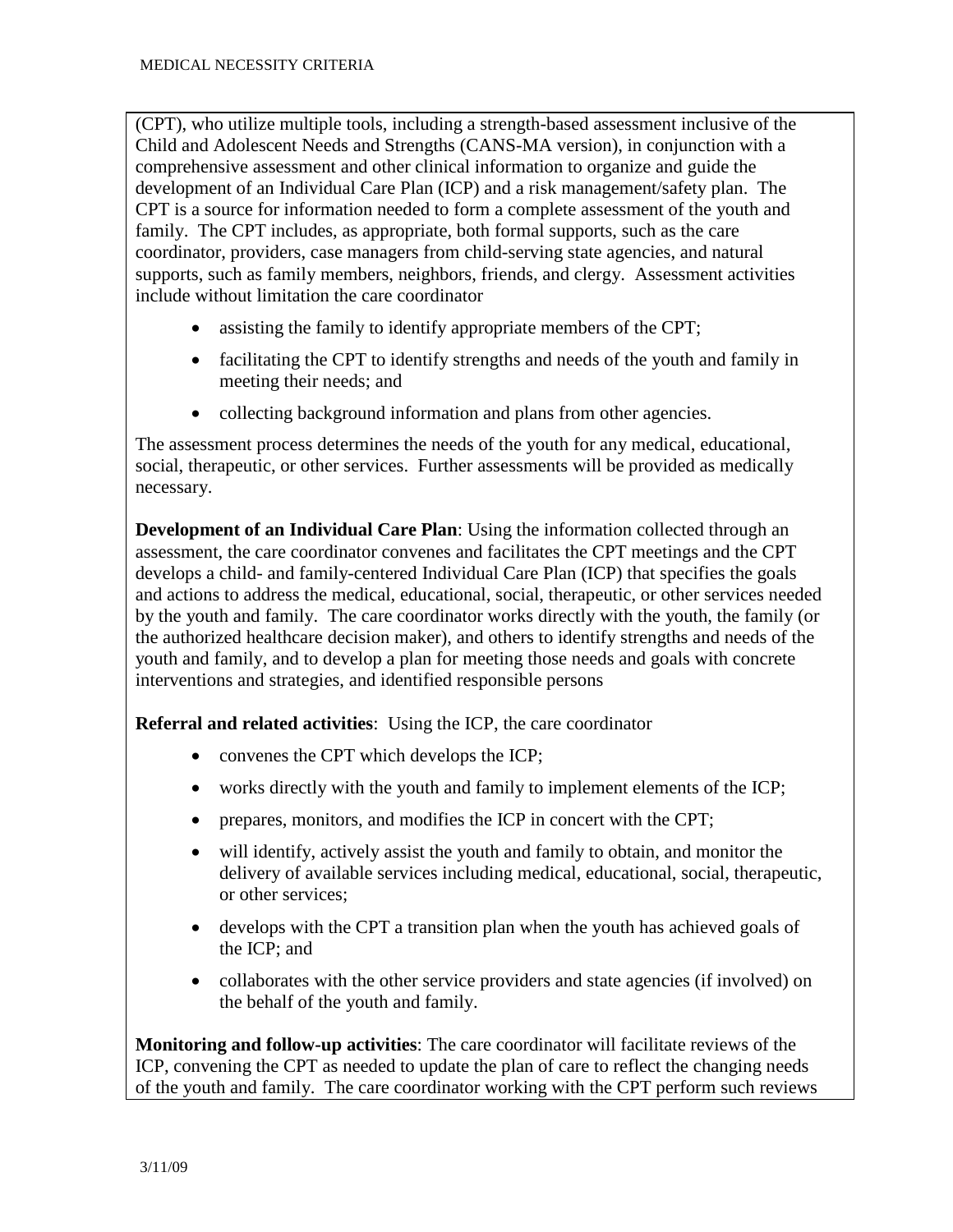| and include               |                                                                                                                                                                                                                                                                                                                                                                                                                                                                                                                                                                                                                                                                                                                    |
|---------------------------|--------------------------------------------------------------------------------------------------------------------------------------------------------------------------------------------------------------------------------------------------------------------------------------------------------------------------------------------------------------------------------------------------------------------------------------------------------------------------------------------------------------------------------------------------------------------------------------------------------------------------------------------------------------------------------------------------------------------|
|                           | whether services are being provided in accordance with the ICP;                                                                                                                                                                                                                                                                                                                                                                                                                                                                                                                                                                                                                                                    |
| $\bullet$                 | whether services in the ICP are adequate; and                                                                                                                                                                                                                                                                                                                                                                                                                                                                                                                                                                                                                                                                      |
|                           | whether these are changes in the needs or status of the youth and if so, adjusting<br>the plan of care as necessary.                                                                                                                                                                                                                                                                                                                                                                                                                                                                                                                                                                                               |
| <b>Criteria</b>           |                                                                                                                                                                                                                                                                                                                                                                                                                                                                                                                                                                                                                                                                                                                    |
| <b>Admission Criteria</b> | All of the following are necessary for admission to this level of care:                                                                                                                                                                                                                                                                                                                                                                                                                                                                                                                                                                                                                                            |
|                           | The youth meets the criteria for serious emotional disturbance<br>1.<br>(SED) as defined by either Part I or II of the criteria below.                                                                                                                                                                                                                                                                                                                                                                                                                                                                                                                                                                             |
|                           | Part I:                                                                                                                                                                                                                                                                                                                                                                                                                                                                                                                                                                                                                                                                                                            |
|                           | The youth currently has, or at any time during the past year has<br>had, a diagnosable mental, behavioral, or emotional disorder of<br>sufficient duration to meet the diagnostic criteria specified within<br>ICD -10 or DSM -IV-TR (and subsequent revisions) of the<br>American Psychiatric Association with the exception of other V<br>codes, substance use, and developmental disorders, unless these<br>disorders co-occur with another diagnosable disturbance. All of<br>these disorders have episodic, recurrent, or persistent features;<br>however, they vary in terms of severity and disabling effects.                                                                                              |
|                           | The diagnosable disorder identified above has resulted in<br>functional impairment that substantially interferes with or limits<br>the youth's role or functioning in family, school, or community<br>activities. Functional impairment is defined as difficulties that<br>substantially interfere with or limit the youth in achieving or<br>maintaining developmentally appropriate social, behavioral,<br>cognitive, communicative, or adaptive skills. Functional<br>impairments of episodic, recurrent, and continuous duration are<br>included unless they are temporary and expected responses to<br>stressful events in the environment.<br>Youth who would have met functional impairment criteria during |
|                           | the referenced year without the benefit of treatment or other<br>support services are included in this definition.                                                                                                                                                                                                                                                                                                                                                                                                                                                                                                                                                                                                 |
|                           | <b>OR</b>                                                                                                                                                                                                                                                                                                                                                                                                                                                                                                                                                                                                                                                                                                          |
|                           | Part II:                                                                                                                                                                                                                                                                                                                                                                                                                                                                                                                                                                                                                                                                                                           |
|                           | The youth exhibits one or more of the following characteristics                                                                                                                                                                                                                                                                                                                                                                                                                                                                                                                                                                                                                                                    |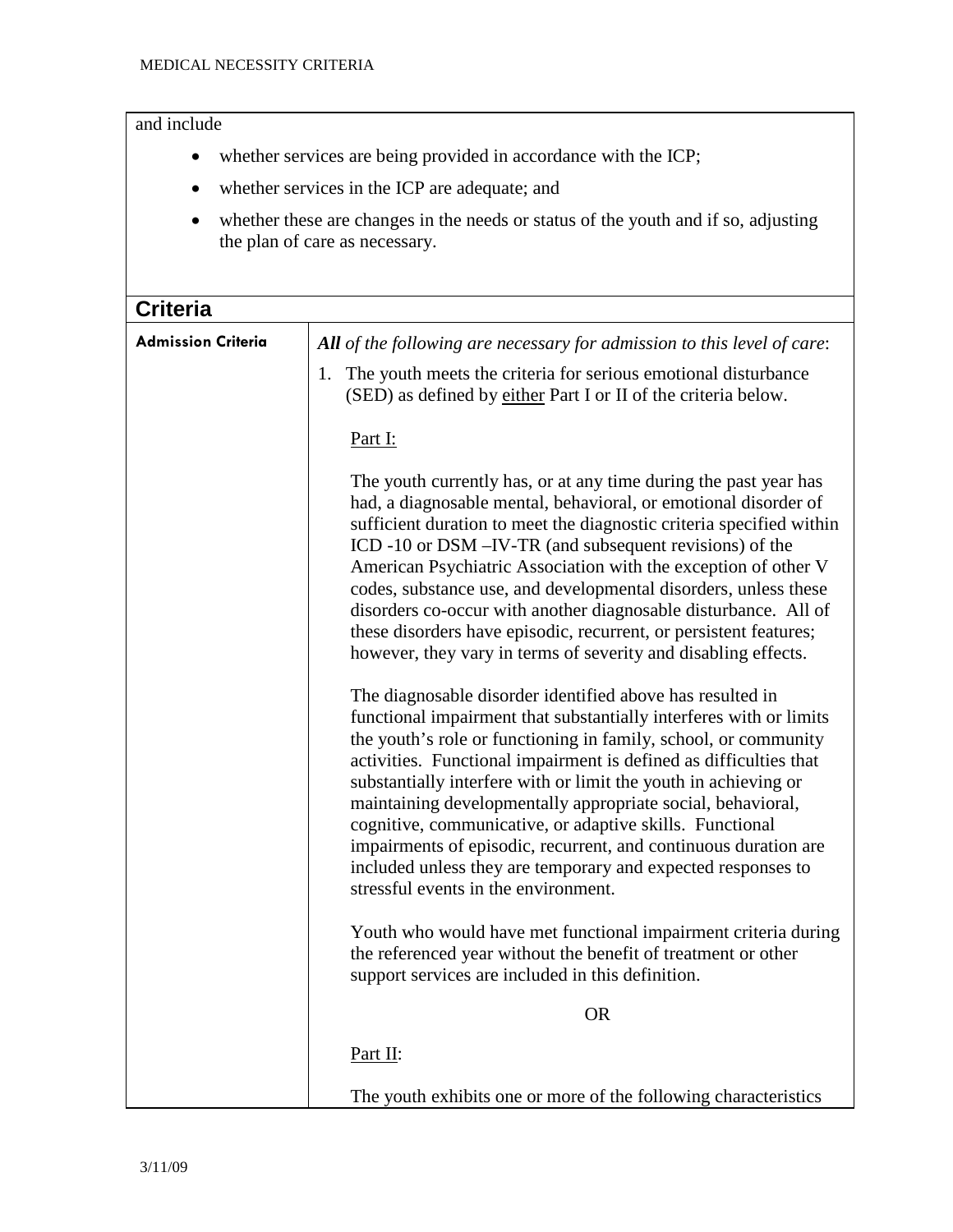|                                                                    | over a long period of time and to a marked degree that adversely<br>affects educational performance: an inability to learn that cannot<br>be explained by intellectual, sensory, or health factors; an<br>inability to build or maintain satisfactory interpersonal<br>relationships with peers and teachers; inappropriate types of<br>behavior or feelings under normal circumstances; a general<br>pervasive mood of unhappiness or depression; or a tendency to<br>develop physical symptoms or fears associated with personal or<br>school problems<br>The emotional impairment is not solely the result of autism,<br>developmental delay, intellectual impairment, hearing<br>impairment, vision impairment, deaf-blind impairment, specific<br>learning disability, traumatic brain injury, speech or language<br>impairment, health impairment, or a combination thereof. |
|--------------------------------------------------------------------|------------------------------------------------------------------------------------------------------------------------------------------------------------------------------------------------------------------------------------------------------------------------------------------------------------------------------------------------------------------------------------------------------------------------------------------------------------------------------------------------------------------------------------------------------------------------------------------------------------------------------------------------------------------------------------------------------------------------------------------------------------------------------------------------------------------------------------------------------------------------------------|
|                                                                    | The youth:<br>2.<br>a. needs or receives multiple services other than ICC from<br>the same or multiple provider(s)<br><b>OR</b><br>b. needs or receives services from, state agencies, special<br>education, or a combination thereof;<br><b>AND</b><br>needs a care planning team to coordinate services the<br>$\mathbf{c}$ .<br>youth needs from multiple providers or state agencies,<br>special education, or a combination thereof                                                                                                                                                                                                                                                                                                                                                                                                                                           |
|                                                                    | The person(s) with authority to consent to medical treatment for<br>3.<br>the youth voluntarily agrees to participate in ICC. The assent of a<br>youth who is not authorized under applicable law to consent to<br>medical treatment is desirable but not required.                                                                                                                                                                                                                                                                                                                                                                                                                                                                                                                                                                                                                |
|                                                                    | For youth in a hospital, skilled nursing facility, psychiatric<br>4.<br>residential treatment facility or other residential treatment setting<br>who meet the above criteria, the admission to ICC may occur no<br>more than 180 days prior to discharge from the above settings                                                                                                                                                                                                                                                                                                                                                                                                                                                                                                                                                                                                   |
| Psychosocial,<br>Occupational, Cultural,<br>and Linguistic Factors | These factors may change the risk assessment and should be<br>considered when making level-of-care decisions.                                                                                                                                                                                                                                                                                                                                                                                                                                                                                                                                                                                                                                                                                                                                                                      |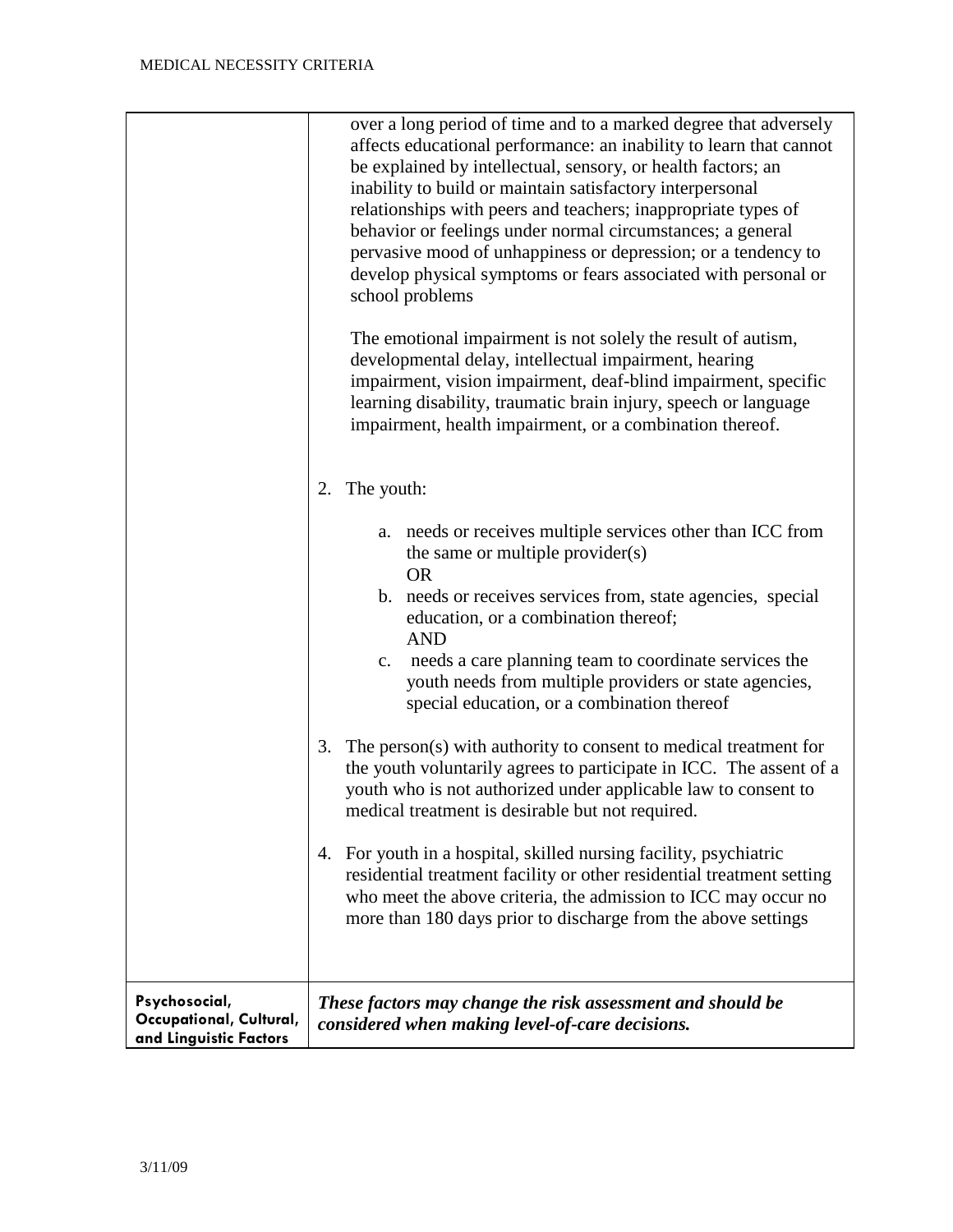| <b>Exclusion Criteria</b>      | Any of the following criteria is sufficient for exclusion from this level                                                                                                                                                                                                                                              |
|--------------------------------|------------------------------------------------------------------------------------------------------------------------------------------------------------------------------------------------------------------------------------------------------------------------------------------------------------------------|
|                                | of care:<br>The person(s) with authority to consent to medical treatment for<br>1.                                                                                                                                                                                                                                     |
|                                | the youth does not voluntarily consent to participate in ICC.                                                                                                                                                                                                                                                          |
|                                | The youth is in a hospital, skilled nursing facility, psychiatric<br>2.<br>residential treatment facility, or other residential treatment setting<br>at the time of referral and is unable to return to a family home<br>environment or community setting with community-based<br>supports.                            |
| <b>Continued Stay Criteria</b> | All of the following criteria must be met for continued treatment at<br>this level of care:                                                                                                                                                                                                                            |
|                                | The youth's clinical condition(s) continues to warrant ICC<br>1.<br>services in order to coordinate the youth's involvement with state<br>agencies and special education or multiple service providers.                                                                                                                |
|                                | 2. Progress toward Individualized Care Plan (ICP) identified goals is<br>evident and has been documented based upon the objectives<br>defined for each goal, but the goals have not yet been substantially<br>achieved despite sound clinical practice consistent with<br>Wraparound and Systems of Care principles OR |
|                                | 3. Progress has not been made, and the Care Plan Team (CPT) has<br>identified and implemented changes and revisions to the ICP to<br>support the goals of the youth and family.                                                                                                                                        |
| <b>Discharge Criteria</b>      | Any of the following criteria is sufficient for discharge from this level<br>of care:                                                                                                                                                                                                                                  |
|                                | The youth no longer meets the criteria for SED.<br>1.                                                                                                                                                                                                                                                                  |
|                                | The CPT determines that the youth's documented ICP goals and<br>2.<br>objectives have been substantially met and continued services are<br>not necessary to prevent worsening of the youth's behavioral<br>health condition.                                                                                           |
|                                | Consent for treatment is withdrawn.<br>3.                                                                                                                                                                                                                                                                              |
|                                | The youth and parent/caregiver are not engaged in treatment.<br>4.<br>Despite multiple, documented attempts to address engagement, the<br>lack of engagement is of such a degree that it implies withdrawn<br>consent or treatment at this level of care becomes ineffective or<br>unsafe.                             |
|                                | The youth is placed in a hospital, skilled nursing facility,<br>5.<br>psychiatric residential treatment facility, or other residential<br>treatment setting and is unable to return to a family home<br>environment or a community setting with community-based                                                        |